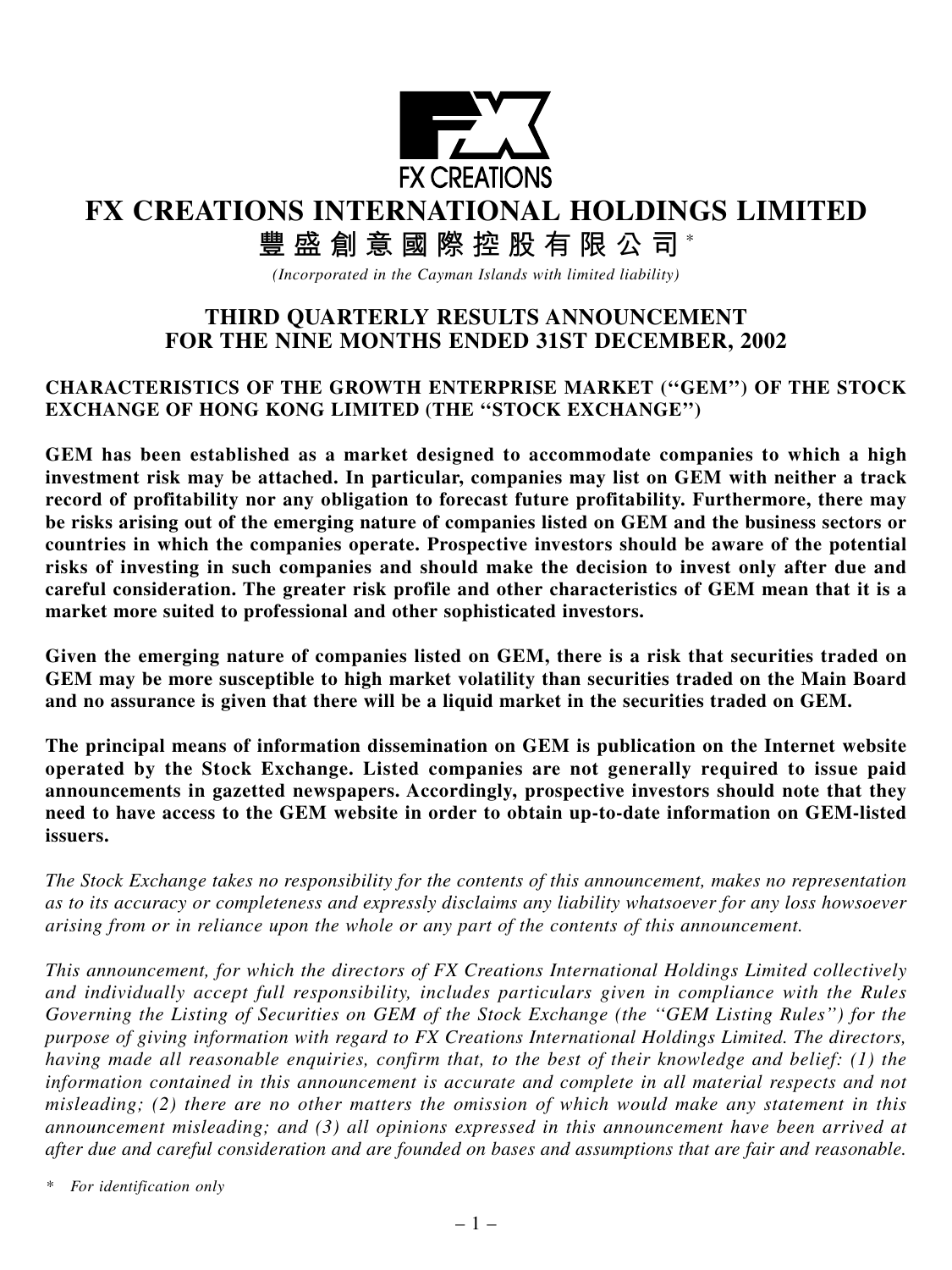# **RESULTS**

The board of directors (the ''Directors'') of FX Creations International Holdings Limited (the ''Company'') herein presents the unaudited consolidated results of the Company and its subsidiaries (collectively referred to as the ''Group'') for the three months and nine months ended 31st December, 2002 together with the comparative unaudited figures for the corresponding periods in 2001 as follows:

|                                                                               | <b>Notes</b>   | Nine months ended<br>31st December, |                             | Three months ended<br>31st December,            |                                       |
|-------------------------------------------------------------------------------|----------------|-------------------------------------|-----------------------------|-------------------------------------------------|---------------------------------------|
|                                                                               |                | 2002<br><b>HK\$'000</b>             | 2001<br>HK\$'000            | 2002<br><b>HK\$'000</b>                         | 2001<br>HK\$'000                      |
| <b>TURNOVER</b>                                                               | $\overline{2}$ | 42,893                              | 35,857                      | 15,779                                          | 11,955                                |
| Cost of goods sold                                                            |                | (18, 452)                           | (12,513)                    | (6,795)                                         | (4,360)                               |
| Gross profit                                                                  |                | 24,441                              | 23,344                      | 8,984                                           | 7,595                                 |
| Other revenue<br>Selling and distribution costs<br>Administrative expenses    |                | 484<br>(13,608)<br>(9,504)          | 138<br>(12, 549)<br>(9,279) | 2<br>(4, 813)<br>(3,585)                        | $\overline{7}$<br>(3, 168)<br>(3,550) |
| PROFIT FROM OPERATING<br><b>ACTIVITIES</b>                                    |                | 1,813                               | 1,654                       | 588                                             | 884                                   |
| Finance costs                                                                 |                | (515)                               | (263)                       | (163)                                           | (69)                                  |
| PROFIT BEFORE TAX                                                             |                | 1,298                               | 1,391                       | 425                                             | 815                                   |
| <b>Tax</b>                                                                    | $\mathfrak{Z}$ | (208)                               | (223)                       | (66)                                            | (138)                                 |
| NET PROFIT FROM ORDINARY<br><b>ACTIVITIES ATTRIBUTABLE</b><br>TO SHAREHOLDERS |                | 1,090                               | 1,168                       | 359                                             | 677                                   |
| <b>DIVIDEND</b>                                                               | $\sqrt{2}$     |                                     |                             |                                                 |                                       |
| <b>EARNINGS PER SHARE</b>                                                     | $\overline{4}$ |                                     |                             |                                                 |                                       |
| <b>Basic</b>                                                                  |                |                                     |                             | HK0.30 cent HK0.42 cent HK0.09 cent HK0.24 cent |                                       |
| Diluted                                                                       |                | N/A                                 | N/A                         | N/A                                             | N/A                                   |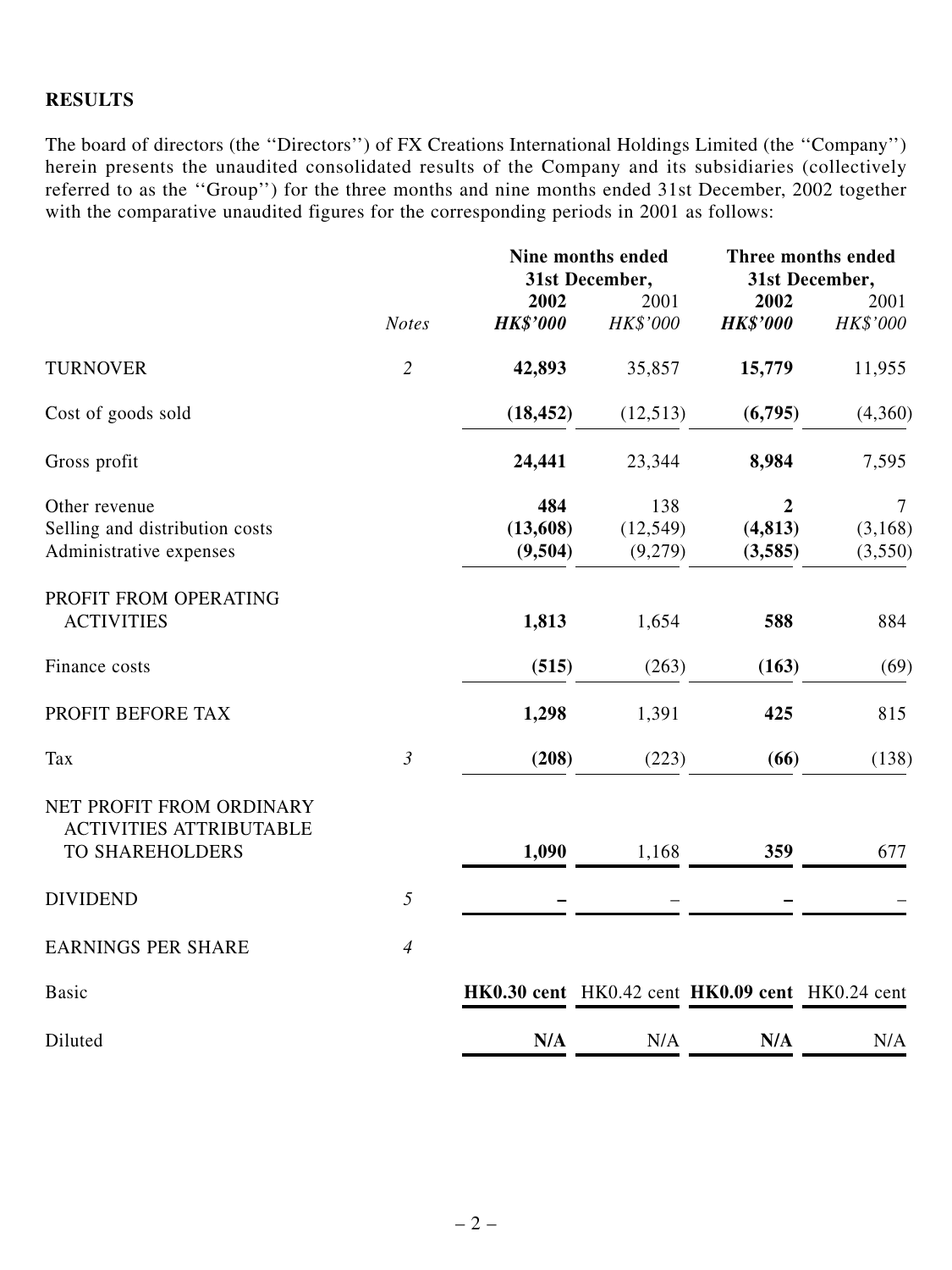*Notes:*

### **1. GROUP REORGANISATION AND BASIS OF PRESENTATION**

The Company was incorporated in the Cayman Islands on 10th January, 2002 as an exempted company with limited liability under the Companies Law (2001 Second Revision) of the Cayman Islands.

Pursuant to a reorganisation scheme (the ''Group Reorganisation'') to rationalise the structure of the Company and its subsidiaries (hereinafter collectively referred to as the ''Group'') in preparation for the listing of the Company's shares on GEM, the Company acquired the entire issued share capital of Resource Base Enterprises Limited and became the holding company of the subsidiaries comprising the Group on 2nd May, 2002. Details of the Group Reorganisation are set out in the Company's prospectus dated 8th May, 2002. The Shares of the Company (the ''Shares'') were listed on GEM on 21st May, 2002.

The unaudited consolidated results and the comparative unaudited pro forma combined results have been prepared using the merger basis of accounting as a result of the Group Reorganisation. On this basis, the Company has been treated as the holding company of its subsidiaries since their respective dates of incorporation rather than from the date of their acquisition pursuant to the Group Reorganisation. Accordingly the unaudited consolidated/ combined results of the Group for the three months and nine months ended 31st December, 2001 and 2002 included the results of the Company and its subsidiaries with effect from 1st April, 2001 and 2002 respectively as if the current Group structure has been in existence throughout the periods.

In the opinion of the Directors, the unaudited consolidated/combined results prepared on the above basic present fairly the results of the Group as a whole.

All significant transactions and balances within the Group have been eliminated on consolidation/ combination.

## **2. TURNOVER**

Turnover represents the aggregate of the net invoiced value of goods sold, after allowances for returns and trade discounts.

|                    |                         | Nine months ended<br>31st December, |                         | Three months ended<br>31st December, |  |
|--------------------|-------------------------|-------------------------------------|-------------------------|--------------------------------------|--|
|                    | 2002<br><b>HK\$'000</b> | 2001<br><i>HK\$'000</i>             | 2002<br><b>HK\$'000</b> | 2001<br>HK\$'000                     |  |
| Turnover<br>Retail | 25,419                  | 25,770                              | 9,200                   | 8,219                                |  |
| Wholesale          | 17,474                  | 10,087                              | 6,579                   | 3,736                                |  |
|                    | 42,893                  | 35,857                              | 15,779                  | 11,955                               |  |

### **3. TAX**

Hong Kong profits tax for the three months and nine months ended 31st December, 2002 has been provided at the rate of 16% (three months and nine months ended 31st December, 2001: 16%) on the estimated assessable profits arising in Hong Kong during the period. Taxes on profit assessable overseas have been calculated at the rates of tax prevailing in the countries in which the Group operates, based on existing legislation, interpretation and practices in respect thereof.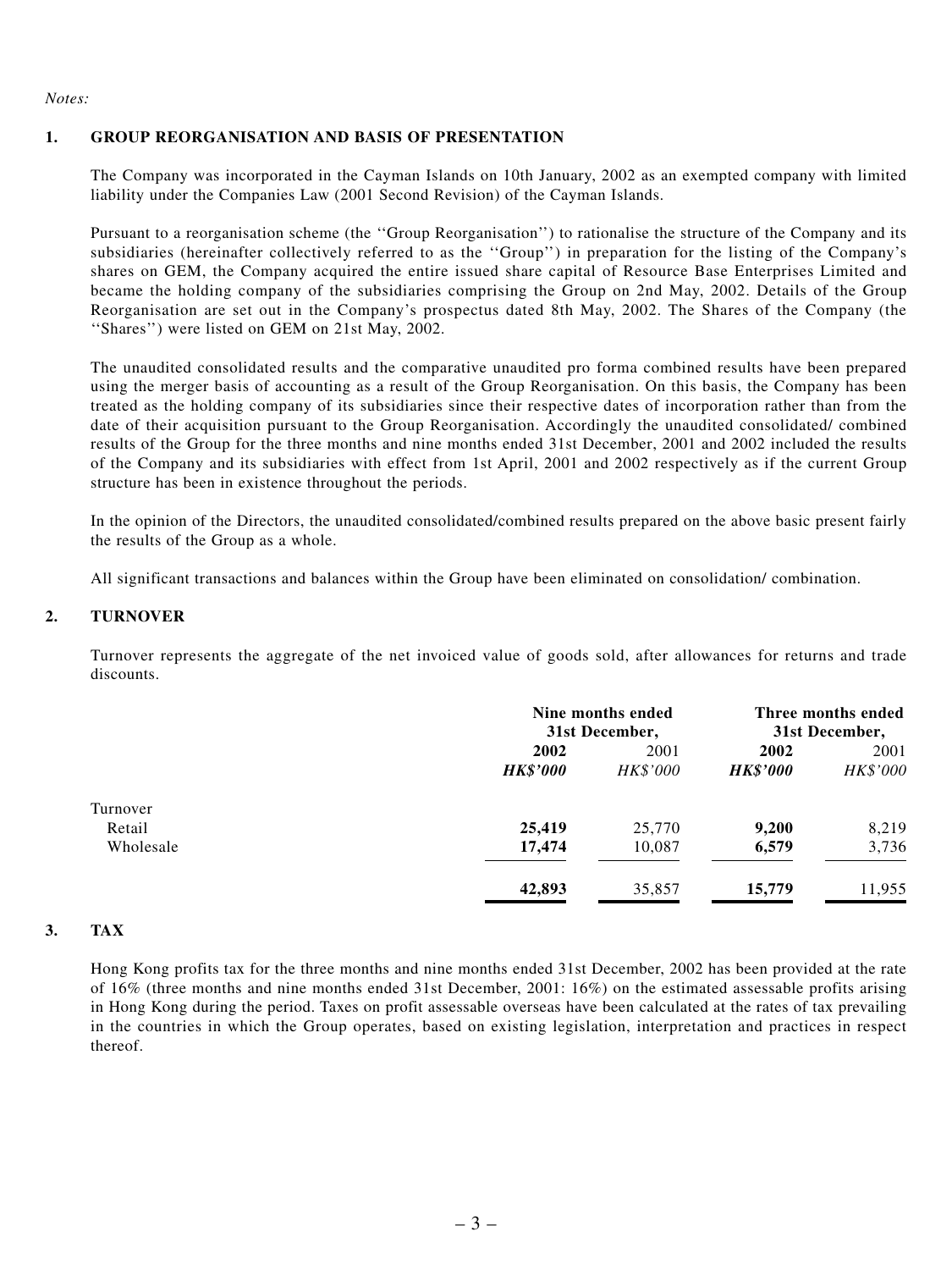#### **4. EARNINGS PER SHARE**

The calculation of basic earnings per share for the three months and nine months ended 31st December, 2002 is based on the unaudited net profit from ordinary activities attributable to shareholders for the three months and nine months ended 31st December, 2002 of approximately HK\$359,000 and HK\$1,090,000 respectively (three months and nine months ended 31st December, 2001: HK\$677,000 and HK\$1,168,000 respectively) and the weighted average of 400,000,000 and 360,219,000 shares respectively in issue during the three months and nine months ended 31st December, 2002 (pro forma number of shares in issue for the three months and nine months ended 31st December, 2001: 280,000,000 shares).

Diluted earnings per share for the three months and nine months ended 31st December, 2001 and 2002 have not been disclosed as no diluting events existed during those periods.

#### **5. DIVIDENDS**

The Directors do not recommend the payment of an interim dividend for the three months and nine months ended 31st December, 2002 (three months and nine months ended 31st December, 2001: Nil).

#### **6. RESERVES**

|                                                                                                                                                                 | <b>Share</b><br>premium<br>HK\$'000    | <b>Retained</b><br>earnings<br>HK\$'000 | <b>Total</b><br>HK\$'000                       |
|-----------------------------------------------------------------------------------------------------------------------------------------------------------------|----------------------------------------|-----------------------------------------|------------------------------------------------|
| At 1st April, 2001                                                                                                                                              |                                        | 1,782                                   | 1,782                                          |
| Net profit for the period                                                                                                                                       |                                        | 491                                     | 491                                            |
| At 30th September, 2001                                                                                                                                         |                                        | 2,273                                   | 2,273                                          |
| Net profit for the period                                                                                                                                       |                                        | 677                                     | 677                                            |
| At 31st December, 2001                                                                                                                                          |                                        | 2,950                                   | 2,950                                          |
| At 1st April, 2002                                                                                                                                              |                                        | 1,702                                   | 1,702                                          |
| Issue of shares to public<br>Issue of shares to the pre-IPO Investors<br>Capitalisation on issue of shares<br>Share issue expenses<br>Net profit for the period | 20,250<br>4,867<br>(3, 126)<br>(8,289) | 731                                     | 20,250<br>4,867<br>(3, 126)<br>(8, 289)<br>731 |
| At 30th September, 2002                                                                                                                                         | 13,702                                 | 2,433                                   | 16,135                                         |
| Net profit for the period                                                                                                                                       |                                        | 359                                     | 359                                            |
| At 31st December, 2002                                                                                                                                          | 13,702                                 | 2,792                                   | 16,494                                         |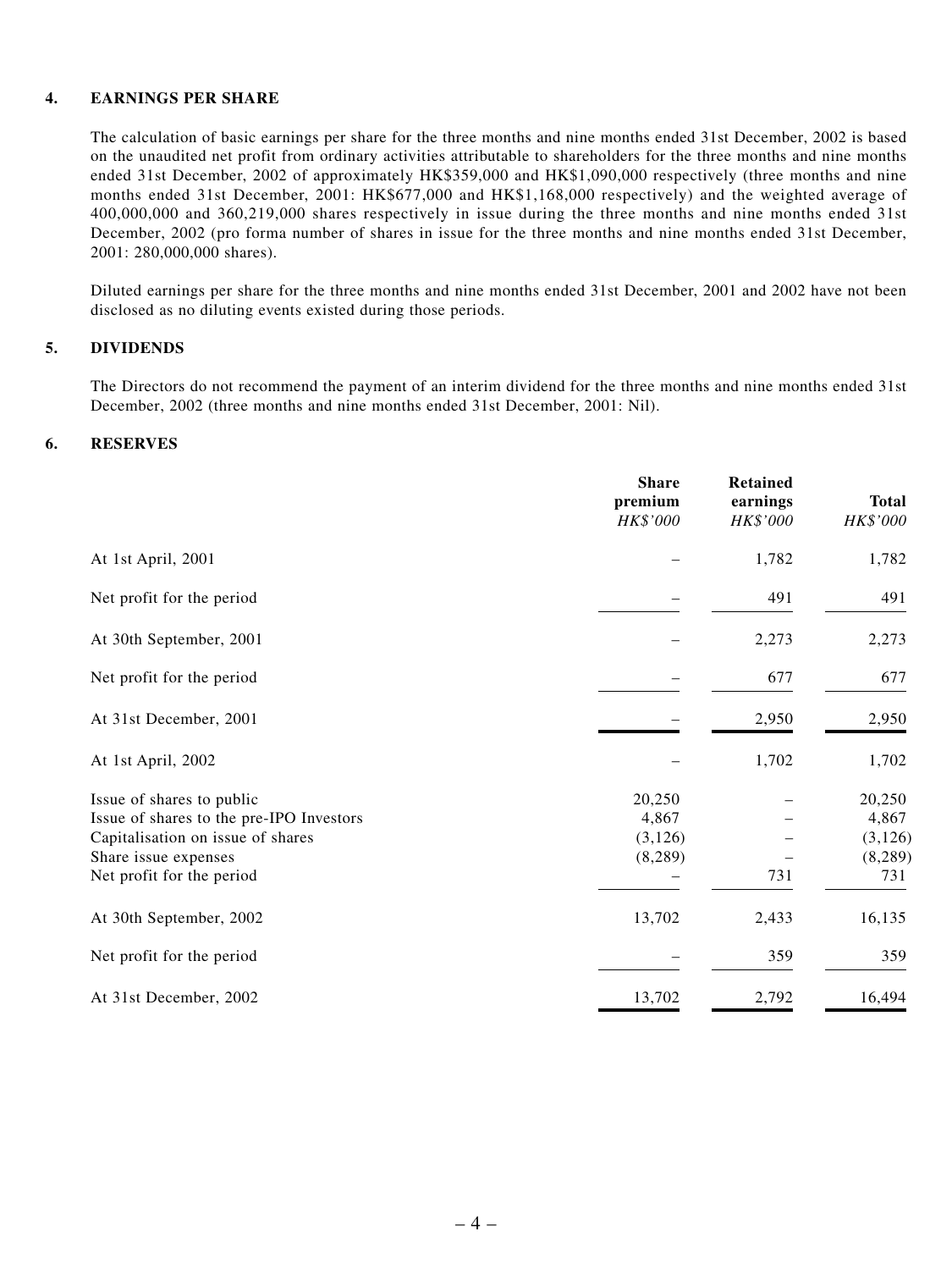# **FINANCIAL REVIEW**

During the nine months ended 31st December, 2002, the Group recorded a turnover of approximately HK\$42.9 million (nine months ended 31st December, 2001: approximately HK\$35.9 million), an increase of approximately 20% as compared to the corresponding period in previous year. The turnover for the nine months ended 31st December, 2002 comprised retail sales and wholesale sales which accounted for approximately 59% and 41% (nine months ended 31st December, 2001: 72% and 28%) of the total turnover respectively.

The increase in turnover was mainly attributable to the increase in sales to wholesalers due to the increase in quantity sold to new and existing customers.

The gross profit margin decreased to approximately 57% from 65% in the corresponding period in previous year. The decrease was mainly attributable to an increase in the proportion of turnover from wholesalers which commanded a lower gross profit margin.

The net profit attributable to shareholders for the nine months ended 31st December, 2002 amounted to approximately HK\$1.1 million (nine months ended 31st December, 2001: approximately HK\$1.2 million), a decrease of approximately 6.7% as compared to the corresponding period in previous year. The decrease was mainly attributable to the decrease in gross profit margin due to increase in the proportion of turnover from wholesalers which commanded a lower gross profit margin and increase in selling and distribution costs due to increase in turnover.

# **BUSINESS REVIEW AND PROSPECTS**

# **General**

The Group is principally engaged in retail sales of bags and accessories under its FX CREATIONS brandname. The bags sold by the Group consist principally of business bags, sports bags, backpacks, handbags and wallets. The accessories sold by the Group include belts, watches, spectacles and umbrellas.

In addition to its own brandname, the Group also commenced to sell products designed by the Group and under the customer brandnames during the three months ended 31st December, 2002. The Group believes that such a strategy will diversify its customer base.

The Group also sells its products to Agents and Distributors for distribution and resale in the PRC, Singapore, Malaysia, Indonesia, Australia, New Zealand, Korea, Japan and Europe markets.

# **Business Review**

During the three months ended 31st December, 2002, the Group opened a new retail outlet in Hong Kong. At the same time, the lease of one of the Group's existing outlets expired and the Group did not renew the lease as it was not economically feasible. In Taiwan, the lease of one of the Group's existing outlets expired and the Group did not renew the lease as a new location was identified and set up during the previous quarter.

In addition, the Group also launched a new brand, USU, for bags such as casual bags, briefcase and waist bags. The Group believes such a strategy will broaden the Group's product range.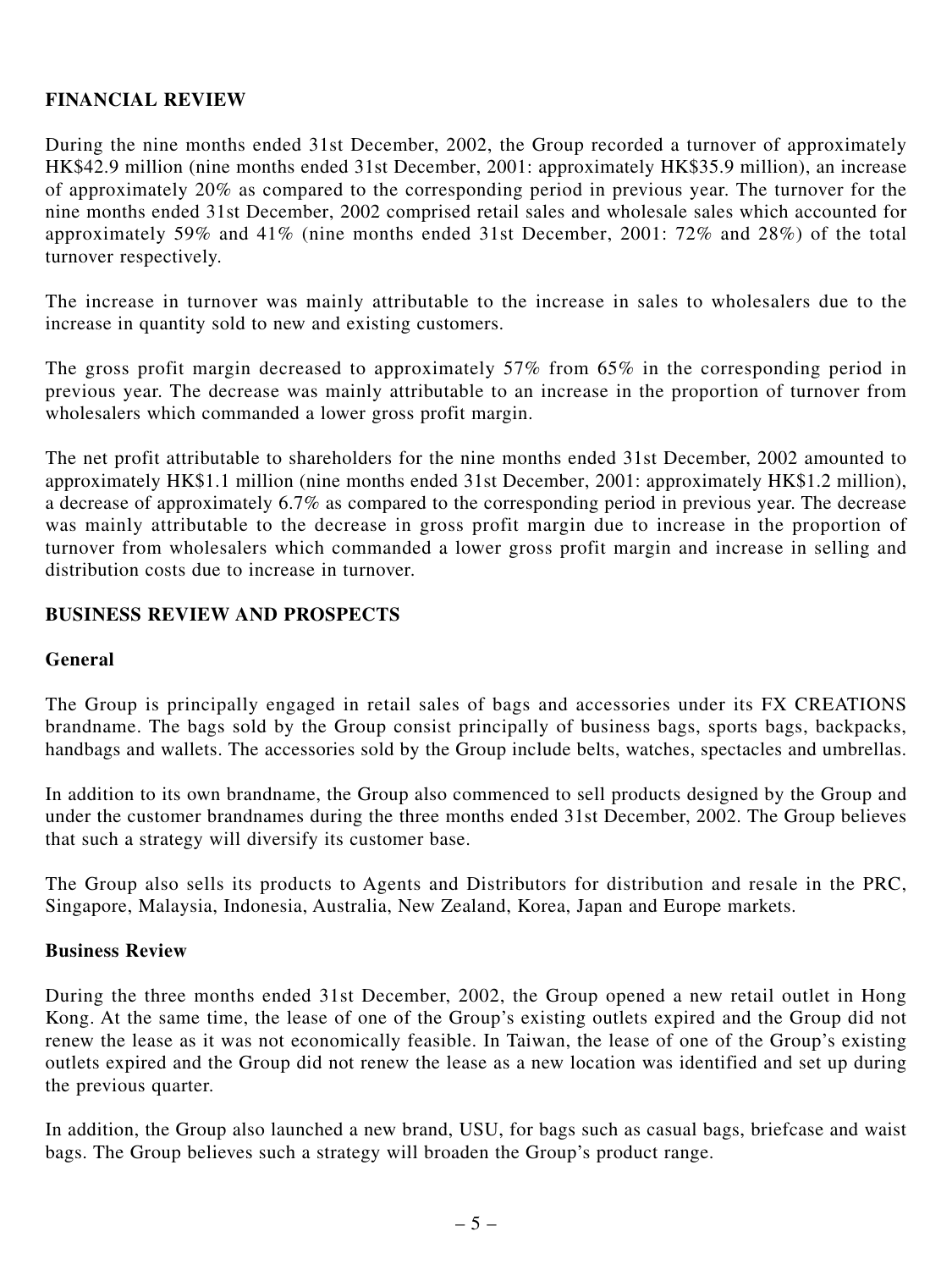During the same period, the Group sold products to its Agent in the United Kingdom. The Agent intends to open three retail outlets in the United Kingdom during the year 2003.

# **Prospects**

The Group foresees that the retail environment in Hong Kong and Taiwan to be weak for the year 2003 due to weak domestic demand. To cope with such challenges, the Group will continue to broaden its product base and increase its resources to expand its sales to wholesalers which are based overseas. Nevertheless, the Group is confident of meeting such challenges and opportunities ahead.

# **DIRECTORS' INTERESTS IN SECURITIES**

As at 31st December, 2002, the interests of the directors in the share capital of the Company or its associated corporations, as recorded in the register maintained by the Company pursuant to Section 29 of the Securities (Disclosure of Interests) Ordinance (the ''SDI Ordinance'') were set out below:

|                  |      | Number of issued        |                      |  |
|------------------|------|-------------------------|----------------------|--|
|                  |      | <b>Type of interest</b> | ordinary shares held |  |
| Ng Pak To, Petto | Note | Corporate               | 280,000,000          |  |

*Note*: These shares represent a 70% equity interest in the Company and are held by Wise New Management Limited ("WNML"). The issued share capital of WNML is beneficially owned by Cashtram Associates Limited as to 45%, FX Creations (Holding) Inc. as to 30% and Forge Smart Investments Limited as to 25%. The issued share capital of Cashtram Associates Limited is owned as to 40%, 30%, 20% and 10% by Mr. Ng Pak To, Petto, Mr. Ho Kai Chung, David, Madam Ho Pui Lai and Mr. Tan Yu, Wally, respectively.

Save as disclosed above, as at 31st December, 2002, none of the directors or their associates had any personal, family, corporate or other interest in the issued share capital of the Company or any of its associated corporations as defined in Section 29 of the SDI Ordinance or as otherwise notified to the Company and the Stock Exchange pursuant to the minimum standard of dealings prescribed by the Rules Governing the Listing of Securities on GEM.

# **SUBSTANTIAL SHAREHOLDER**

As at 31st December, 2002, so far as the directors are aware, other then the interests of the directors as disclosed under the heading ''Directors' interests in securities'' above, the register of substantial shareholders maintained by the Company pursuant to Section 16(1) of the SDI Ordinance disclosed no person as having an interest of more than 10% of the nominal value of the Company's issued share capital.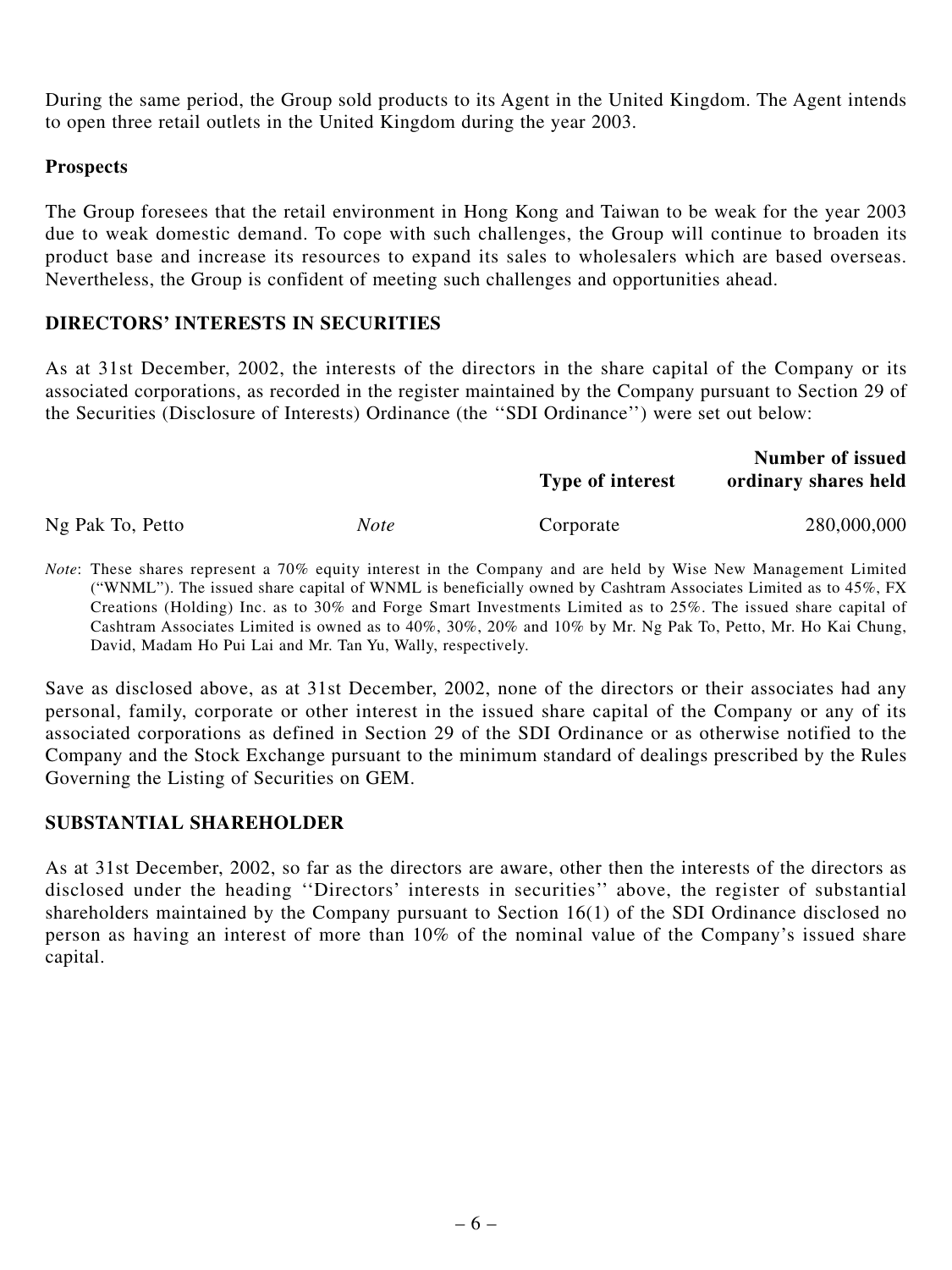# **SHARE OPTION SCHEME**

The Company operates a share option scheme (the ''Scheme'') for the purpose of recognising significant contributions of specified participants including the employees of the Group to the growth of the Group, by rewarding them with opportunities to obtain an ownership interest in the Company and to further motivate and give an incentive to these persons to continue to contribute to the Group's long term success and prosperity. The Scheme became effective on 21st May, 2002 and, unless otherwise cancelled or amended, will remain in force for ten years from that date.

As at 31st December, 2002, no share options have been granted under the Scheme.

# **DIRECTORS' RIGHTS TO ACQUIRE SECURITIES**

Apart from as disclosed under the heading ''Directors' interests in securities'' and the transactions relating to the Group Reorganisation as disclosed above, at no time since the incorporation of the Company were rights to acquire benefits by means of the acquisition of shares in or debentures of the Company or of any other body corporate granted to any director or their respective spouse or children under 18 years of age, or were any such rights exercised by them; or was the Company, its holding company or any of its subsidiaries a party to any arrangement to enable the directors, their respective spouse or children under 18 years of age to acquire such rights in any other body corporate.

# **PURCHASE, REDEMPTION OR SALES OF THE LISTED SECURITIES OF THE COMPANY**

Since the listing of the Company on GEM on 21st May, 2002 and up to 31st December, 2002, neither the Company, nor any of its subsidiaries has purchased, redeemed or sold any of the Company's listed securities.

# **COMPETING INTERESTS**

None of the directors or the management shareholders of the Company and their respective associates (as defined in the GEM Listing Rules) has an interest in a business which competes or may compete with the business of the Group.

# **INTEREST OF SPONSOR**

As at 31st December, 2002, Kingston Corporate Finance Limited (the ''Sponsor''), its directors, employees or associates did not have any interest in the securities of the Company or of any members of the Group, or have any right to subscribe for or to nominate persons to subscribe for the securities of the Company or of any members of the Group.

Pursuant to the sponsor agreement entered into between the Company and the Sponsor, the Sponsor received, and will receive, fees for acting as the Company's retained sponsor for the period up to 31st March, 2005.

# **COMPLIANCE WITH RULES 5.28 TO 5.39 OF THE GEM LISTING RULES**

The Company has complied with the board practices and procedures as set out in Rules 5.28 to 5.39 of the GEM Listing Rules, since the listing of the Company's shares on GEM on 21st May, 2002.